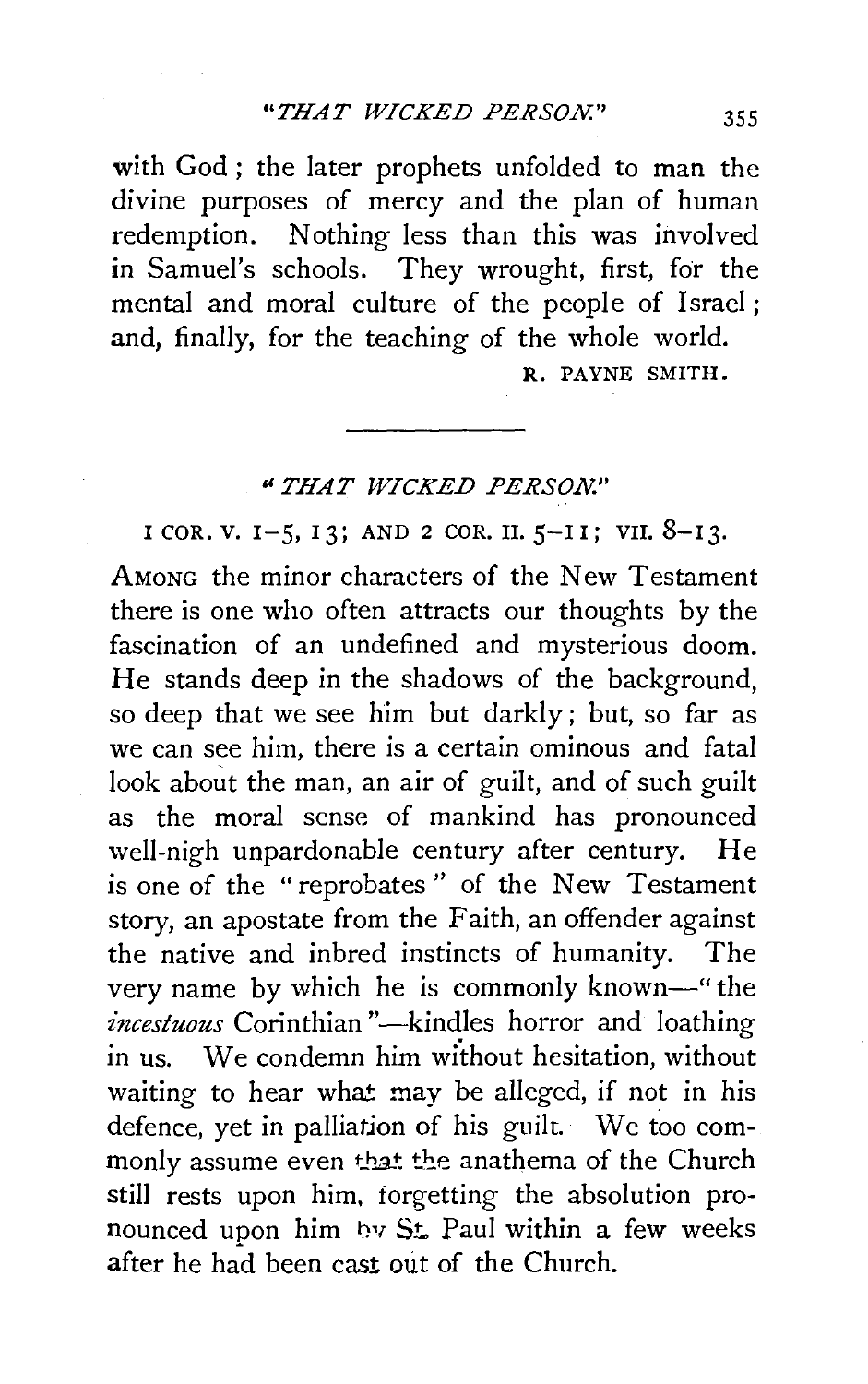A careful examination of all the facts of the case will, I believe, much modify our conception of this guilty and most miserable man. It will also modify our conception of the method of discipline which obtained in the primitive Church and of its spirit and intention. And, finally, it will, or ought to, bring out once more, and that most impressively, the merciful and forgiving temper bred by the Gospel of Christ.

1. First of all, then, let us try to get an accurate conception of this man's *Sin.* His sin was that he had married his stepmother (I Cor. v. I).<sup>1</sup> Such a marriage as this, though forbidden by Moses, was nevertheless, under certain conditions, permitted by the Scribes who sat in Moses's chair. And hence it has been conjectured that this man was a Jew who had taken advantage of the tradition by which the Scribes made the law of Moses of none effect. From the gravity of the censure which St. Paul pronounces on him it seems more probable, however, that he was a Gentile who had availed himself of the easy law of divorce which obtained in the Roman Empire, and of the license of Corinthian manners, to contract a marriage with a woman whom not the law alone, but public opinion also, affirmed it to be a crime for him to espouse. In itself, I suppose, the sin was not so heinous as many which were committed in that wicked city every day. But there were circumstances connected with it which greatly aggravated its guilt. In the first place, the father of this young man was still alive, and keenly resented the wrong which had

<sup>&</sup>lt;sup>1</sup> That it was a marriage, and not merely a concubinage, is evident from the language used to describe it,  $\frac{y}{\lambda}x \mu\nu - \pi \omega \eta \sigma \alpha \zeta - \kappa \alpha \tau \epsilon \rho \gamma \alpha \sigma \alpha \mu \epsilon \nu \sigma \nu$ . Dean Stanley, in loco.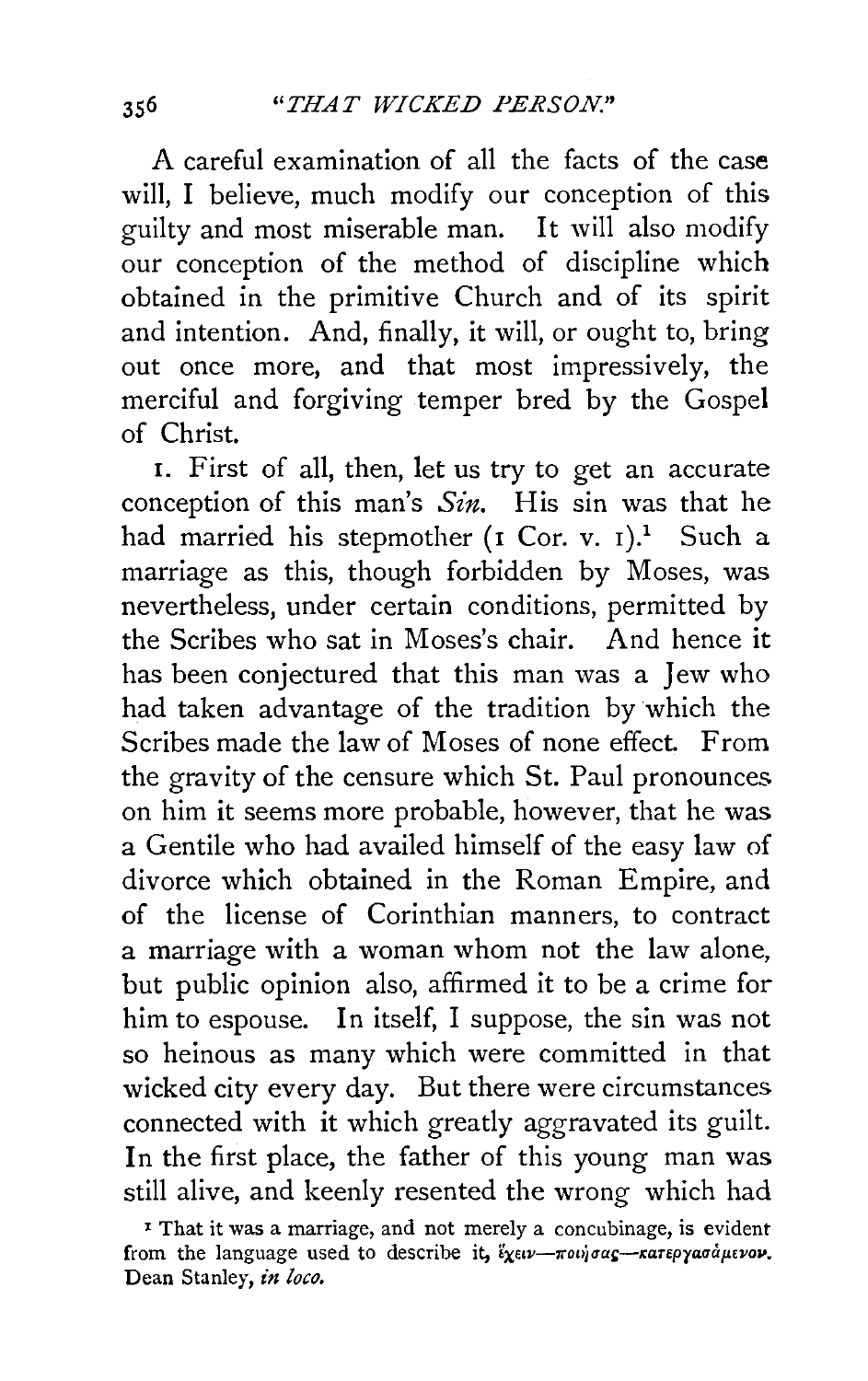been done him; for (2 Cor. vii. 12) St. Paul speaks of him who had "suffered," as well as of him who had perpetrated, this wrong in terms which prove that they were both of them, not alive only, but active and well-known members of the Corinthian Church. And, then, although the Roman law and habits were so loose that most even of their greatest men were divorced on the slightest pretexts again and again, although at Corinth morality was even at a lower ebb than at Rome, yet throughout the Roman Empire for a man to marry his stepmother, however young and fair she might be, was admitted to be an immoral act, and was branded as a public scandal. Above all, this man was a member of the Christian Church, and was bound therefore to walk by a higher law than that of Rome and to maintain the most scrupulous purity of heart and life. In such a city as Corinth we may be sure that the Christian community was jealously scrutinized by prying and malicious eyes, eager to detect any flaw; and exposed to scandalous tongues, eager to magnify any such flaw, however slight it might be. For a member of the Church to commit any grave sin, for him to fall into a sin from which even the easy conscience of his Heathen neighbours shrank with horror and aversion, was to create a public scandal which might be fatal to the growth and welfare of the Christian society.

These points considered we cannot wonder that St. Paul treated such a sin with the utmost promptitude and severity; that he would be content with nothing short of the instant expulsion of the offending member: that, with curt displeasure and an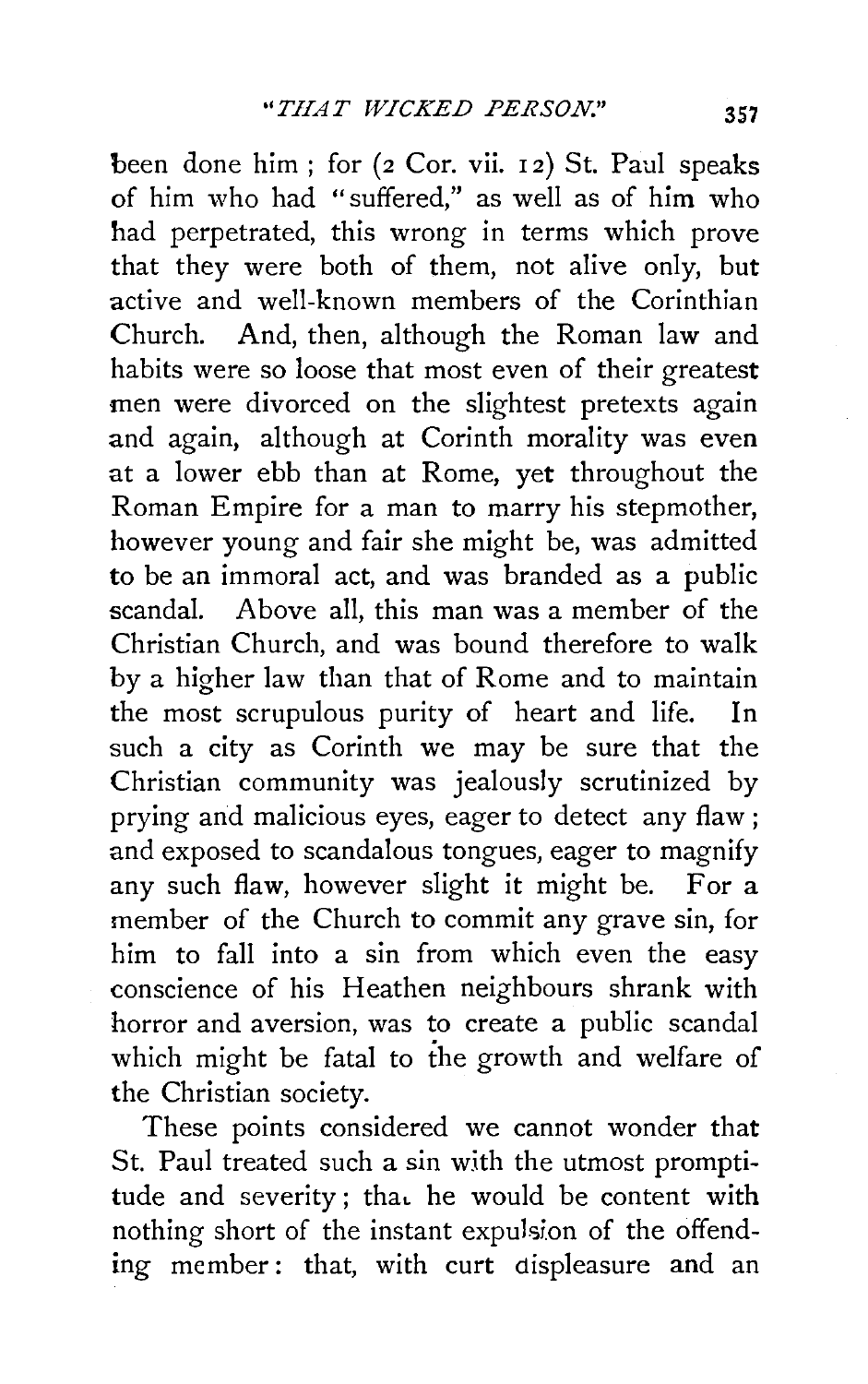unwonted exercise of authority, he exclaimed, *"Cast out from among you that wicked person."* 

On the other hand, are we to regard this young man, this undutiful son, this unworthy Christian, as a sinner above all men ? can we allege no plea in mitigation of his offence? To wash an Ethiopian white is not a hopeful task; to "whitewash" himto make him look white while he remains black-is not a task to my taste. But neither is it a manly nor a godly fashion to condemn a man as wholly and immitigably black because he has one or two foul spots on his character. If we so far exert our imagination as to apply to this case our own experience of human life and passion, that is, if we do him bare justice, it is not hard to raise this Corinthian sinner to our own level, to find in him a man like ourselves, open to similar temptations, falling before them only as we fall. And surely it is as unwise of us, as it is unjust, to conceive of him as a monster wholly remote from and unlike ourselves, and so to put away from us the instruction and warning which his story would otherwise yield.

If, then, we look at him - as we are bound to look at all men- with considerate and compassionate eyes, if we remember *how* men fall into such sins as his to this very day, it will not be long before we find something to say even on his behalf. From St. Paul's brief incidental references to him he appears to have been a young man of sensitive passionate temperament, impetuous in doing well no less than in doing ill. He had been cast out of the Church, and so had his sin brought home to him, but a few weeks before he was in danger of being "swallowed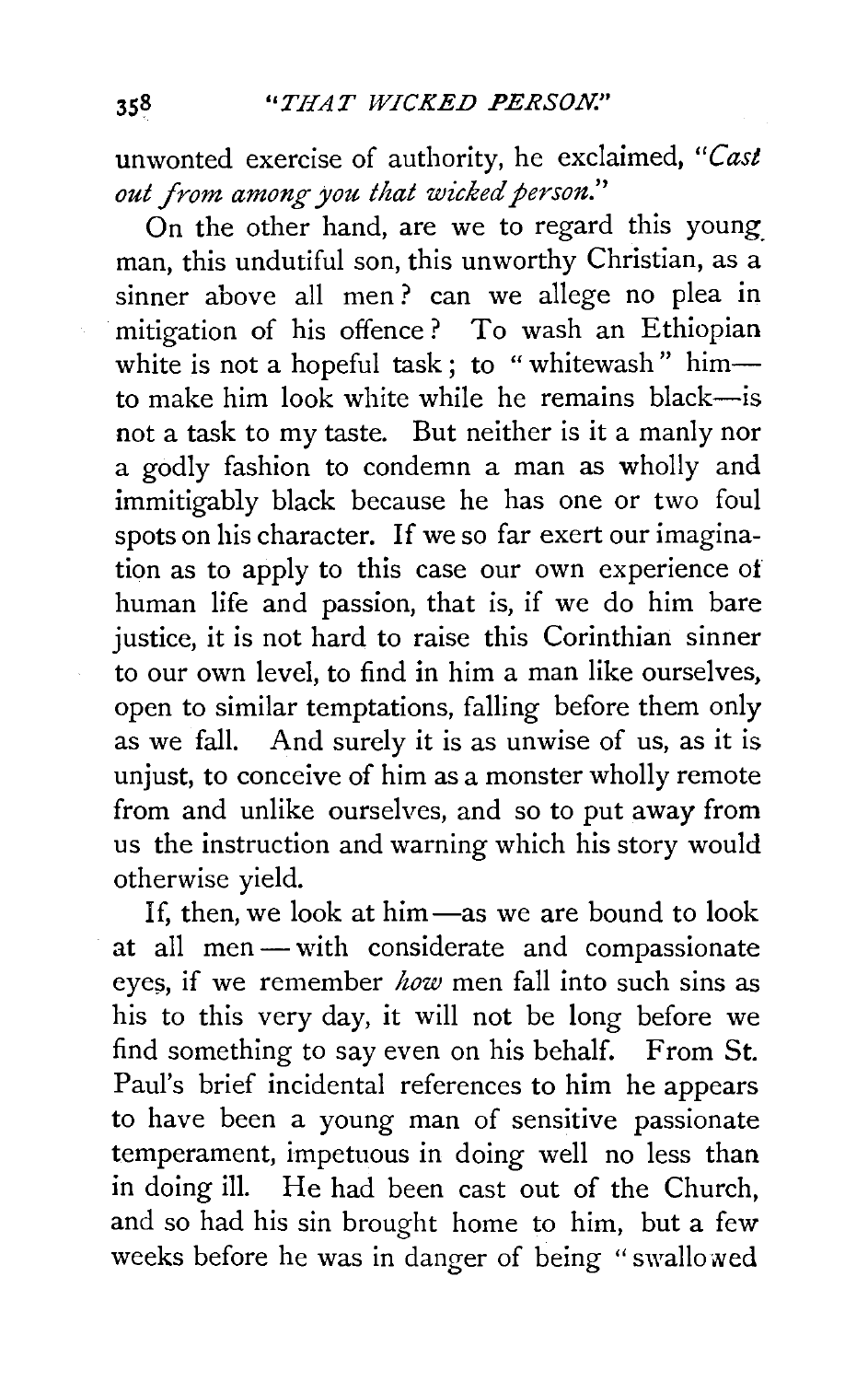up by a swelling and excessive sorrow" for his sin (2 Cor. ii. 7). The danger was so real and imminent that the Apostle trembled lest the penitent should be caught in the toils of Satan and sink into the lethargy of despair *(ibid. II)*. To prevent that tragic close to the story, the holy Apostle is profuse in the assurance, "I forgive him: he hath not wronged me"  $(ibiid.$  10 and  $5)$ ; and urgent with the Corinthians that they lose no time in forgiving and in comforting him, in certifying and ratifying their love toward him *(ibid.* 7, 8).

Let us remember, then, how easily and in how many ways a man of his temperament and condition might be led, almost unwittingly, into the gravest sin. He is young, sensitive, passionate, impetuous; his mother is dead : the comfort of her counsel and sympathy is withdrawn from him. His father brings home a new wife-a heathen, apparently, from the tone of St. Paul's allusions to her and the absence of .any indication that she, like the father and son, was connected with the Christian Church. Possibly, probably, she too is young, and fair, and has been given to the elder man by her parents very mainly because he is a man of some wealth or of established position in the city. By-and-by we discover that she is divorced from the elder man and married to his son. These are the bare facts of the story so far as we can recover them. Does it require a poet, or a novelist, to suspect that behind these facts there probably lay a romance, or a tragedy, such as in similar cases we almost invariably find ? The young man *may* have loved this girl before his father saw and desired her ; while she favoured the younger, her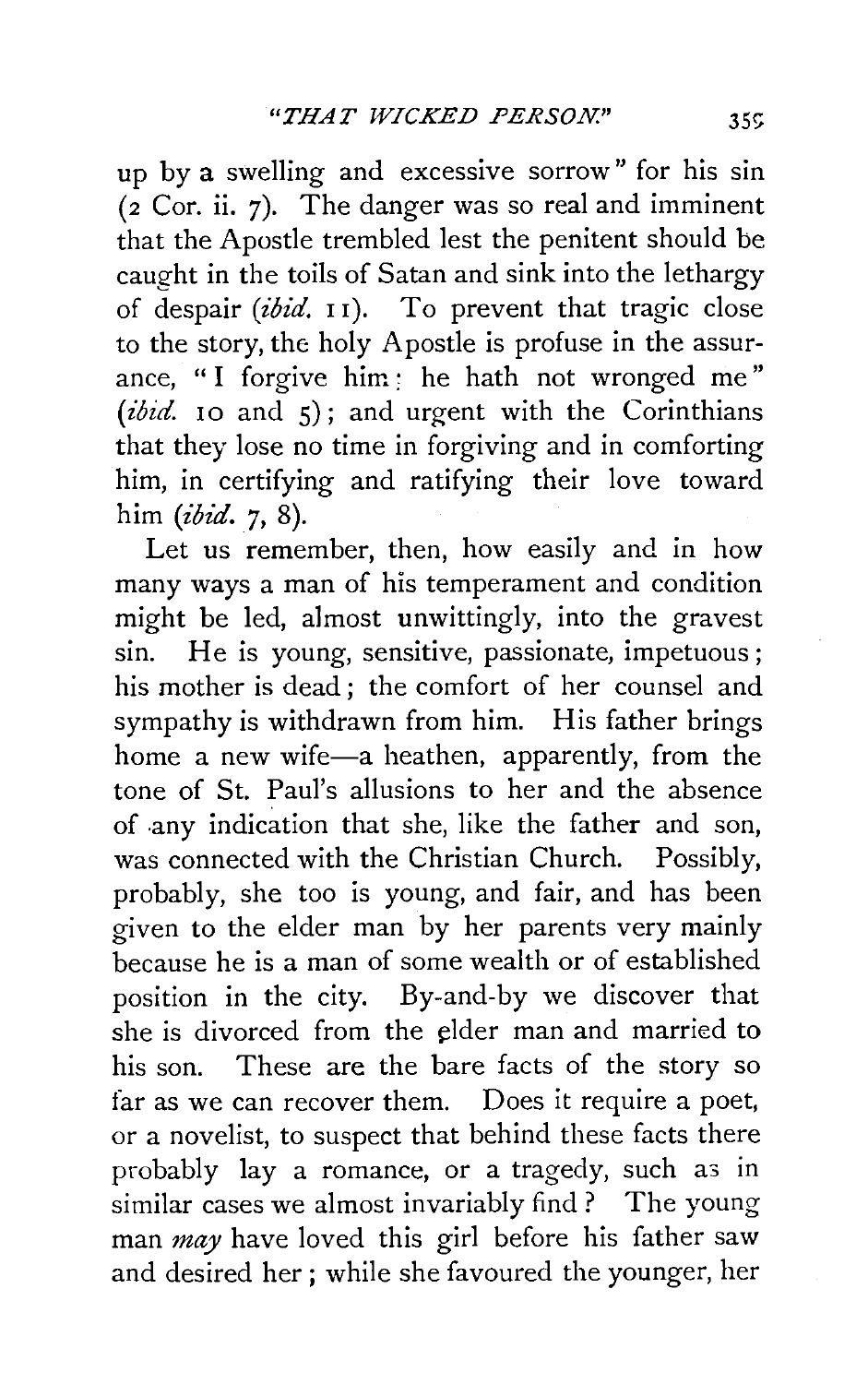parents may have favoured the elder, suitor, and have given her to him against her will. Once married, she may have taken out a divorce, as for almost any or no reason she was able to do under the Roman law, and have given herself to the man she loved. Or, she may have willingly married the elder man, her heart being yet unawaked, and then, brought in her new home into familiar intercourse with the younger, her heart may have gone over to him before she knew that she had lost it, and the two, with the easy morality of the time, may have resolved to break all the dutiful bonds of wife and son that they might gratify their passion for each other. Or,—and this I hold to be the most probable hypothesis,--she may have been one of those fascinating *faial* women of whom one reads, with a strange power for taking men captive body and soul, and a wicked delight in using it.

If we adopt any one of these hypotheses, or any similar hypothesis, this man at once becomes human to us and alive. And we may be sure that some such hypothesis is required by the facts of the case. A man with so much that was good in him, a man capable of a *dangerous* repentance, a repentance likely to be fatal to both his physical and his spiritual health, could not have fallen into a public and heinous sin without being drawn towards it by some strong constraint, some passionate emotion, without being blinded, in part and for a time, by the sophistries which vehement passion is prompt to weave. I have no wish to palliate his sin. It was a heinous offence against God and man, a terrible violation of filial duty and of his duty to Christ and the law of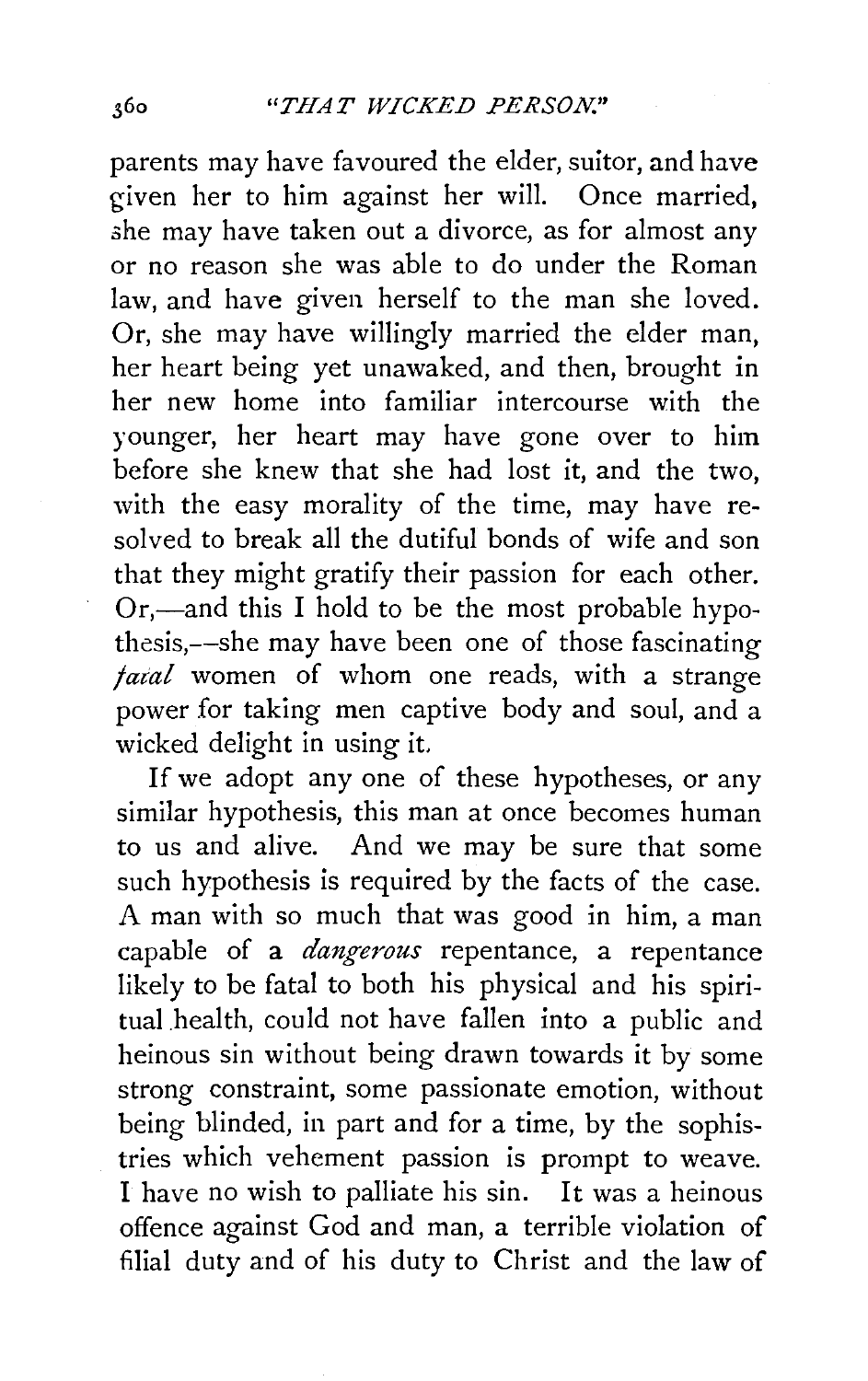Christ. Had it not been checked promptly and sternly, it might have brought the Church in Corinth into a disrepute which it would very hardly have survived. All I wish is to shew that this great sin must have had a strong motive; that the sinner was a man, and a man of like passions with us: and that he does not therefore stand outside the pale of our sympathy and compassion.

2. Let us try to get an accurate conception of *the Sentence* passed on his sin. He had a terrible awaking from his brief passionate dream. One evening he leaves the fair heathen who has bewitched him, and goes down to Church. When he arrives the tables are spread and his brethren are sitting down to their common evening meal. An unusual animation prevails among them. It is known that a letter has arrived from the Apostle Paul, to whom many of them owe their very souls, and that in the course of the evening the letter is to be read to them. Titus, the bearer of the Epistle, sits at the board with a somewhat clouded and anxious face, for he has caught the tremours of the Apostle, and fears how the Church will receive St. Paul's warnings and rebukes. At last, the meal being over, the moment comes, and Titus, or some other, takes the precious Letter in his hand, unrolls it, and begins to read. We know how the Letter opens, with what warm salutations, what affectionate thanksgivings for the abundance of gifts conferred on them, what noble and catholic sentiments, what pathetic recollections of the time when the Apostle was yet among them and of the generous reception they accorded him ; what gentle and persuasive rebukes of the factious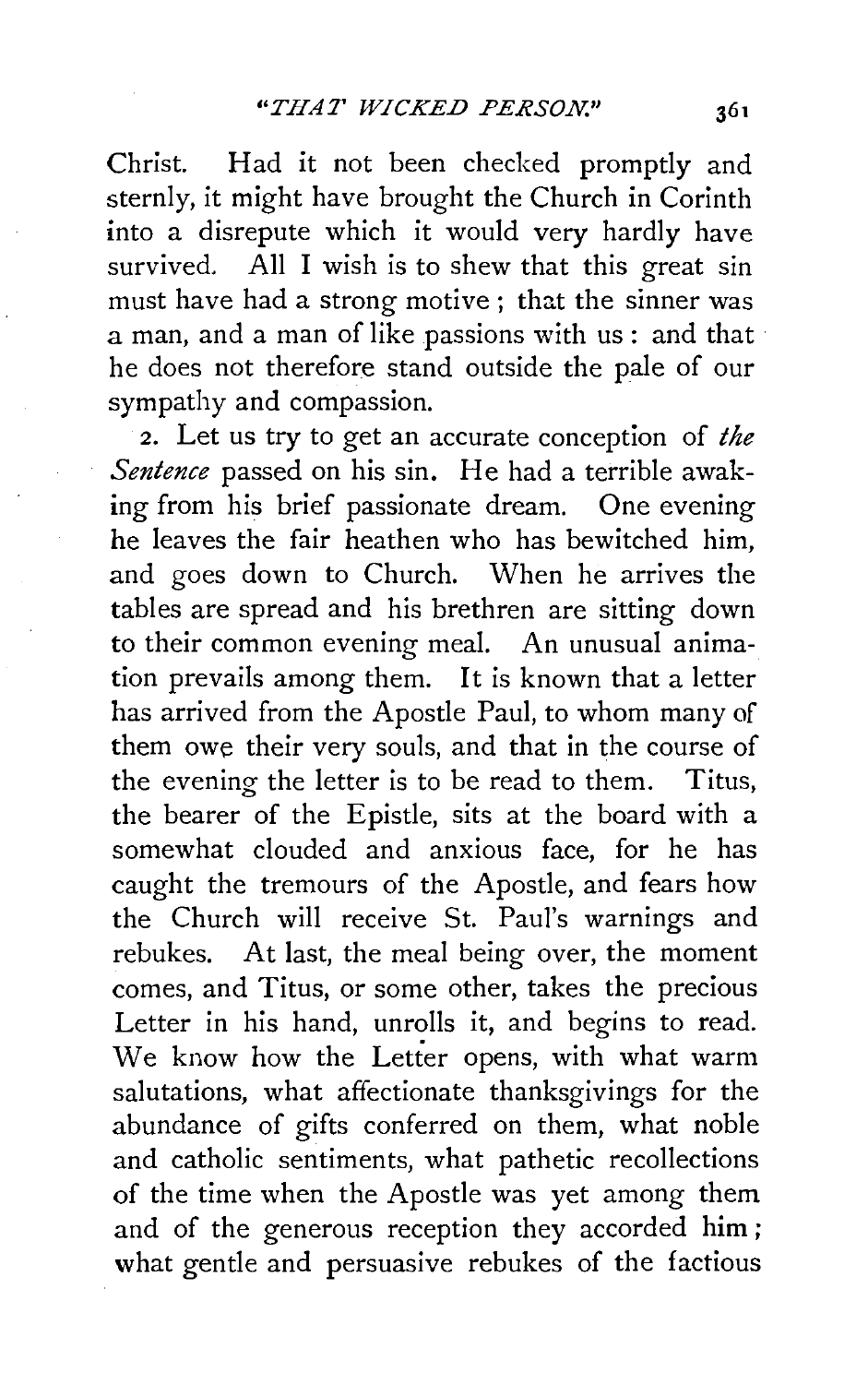spirit which had recently grown up among them, what kindly and humorous satire on *their* being wise while *he* is a fool, their being strong while he is weak, their being honourable while he is despised ( 1 Cor. i.-iv .) And then, after all this kindly weather, the storm breaks : " Am I to come to you *with a rod,* or in love ?"

Up to this point all the members of the Church, even " that wicked person," may have listened with tolerable composure to the Letter. Nothing very grave had been alleged against them. No one person had been singled out for blame. But here, when the question was read, "Am I to come to you with a rod?" surely more than one back must have shivered with a prophetic twinge. Probably, however, the Young Man in whom we are specially interested had no presentiment of what was coming; St. Paul's tone had been so general, so entirely that of one who was addressing a large community in a large spirit, that it was very unlikely that private sins should be singled out in the Letter and exposed. If he was unprepared, so much the worse for him ; for now the rod falls in earnest. It is impossible to describe, every one must be left to picture for himself, the agony of shame with which a sensitive impulsive young man would listen to the sentences that follow : "I am absolutely told that there is fornication among you, such as is not even among the *heathen,—that a man should have his father's wife.* And are *ye* puffed up? *and did not rather mourn that he who did this deed had to be removed from your midst?* For I, at least, absent in the body but present in the spirit, *have already*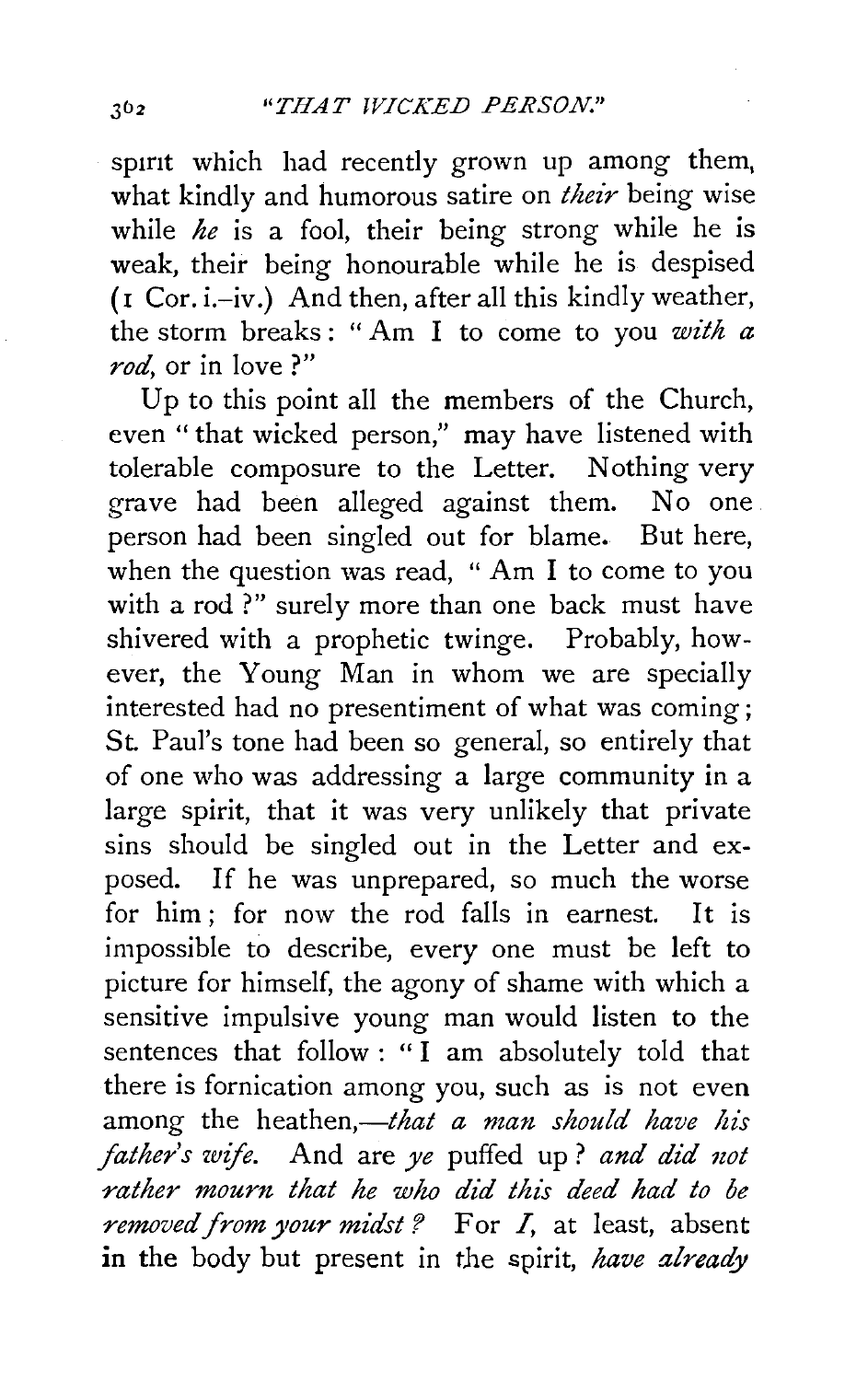*fudged him that so shamefully perpetrated this deed: In the Name of our Lord 'Jesus Christ,-yeand* my spirit being gathered together with the power of the Lord Jesus, *to deliver such an one to the Adversary, for the destruction* of *the flesh, that the spirit may be saved in the day of the Lord 'Jesus. Cast out from among you that wicked person."* 

It was a terrible awaking ; and as we listen to the curt authoritative sentence of the Apostle, we have need to remember how much more terrible it would have been for this Young Man to have been left lapped in his sinful dream than it was even to be waked out of it with the thunders of an apostolic anathema rolling in his ears.

There can be no doubt, I think, either that St. Paul intended to supply the Church at Corinth with a formula of excommunication, or that they used it in the case before us. After due consultation, and when the vote of the Church had been taken,—not an unanimous vote, as it proved ; for St. Paul speaks (2 Cor. ii. 6) of the censure or punishment as inflicted *"by the majority,"-we* must suppose, therefore, that the Young Man was summoned before the elders of the Church, and that they pronounced over him the solemn words: "In the name of our Lord Jesus Christ, we deliver thee, So-and-so, to Satan, for the destruction of thy flesh, that thy spirit may be saved in the day of the Lord Jesus." And we may well believe that the sentence fell on the offender like the doom of death. In that sense, at least, we know that it has been used and apprehended in subsequent ages, without any vote of the Church to sanction it, on the sole authority of those who have assumed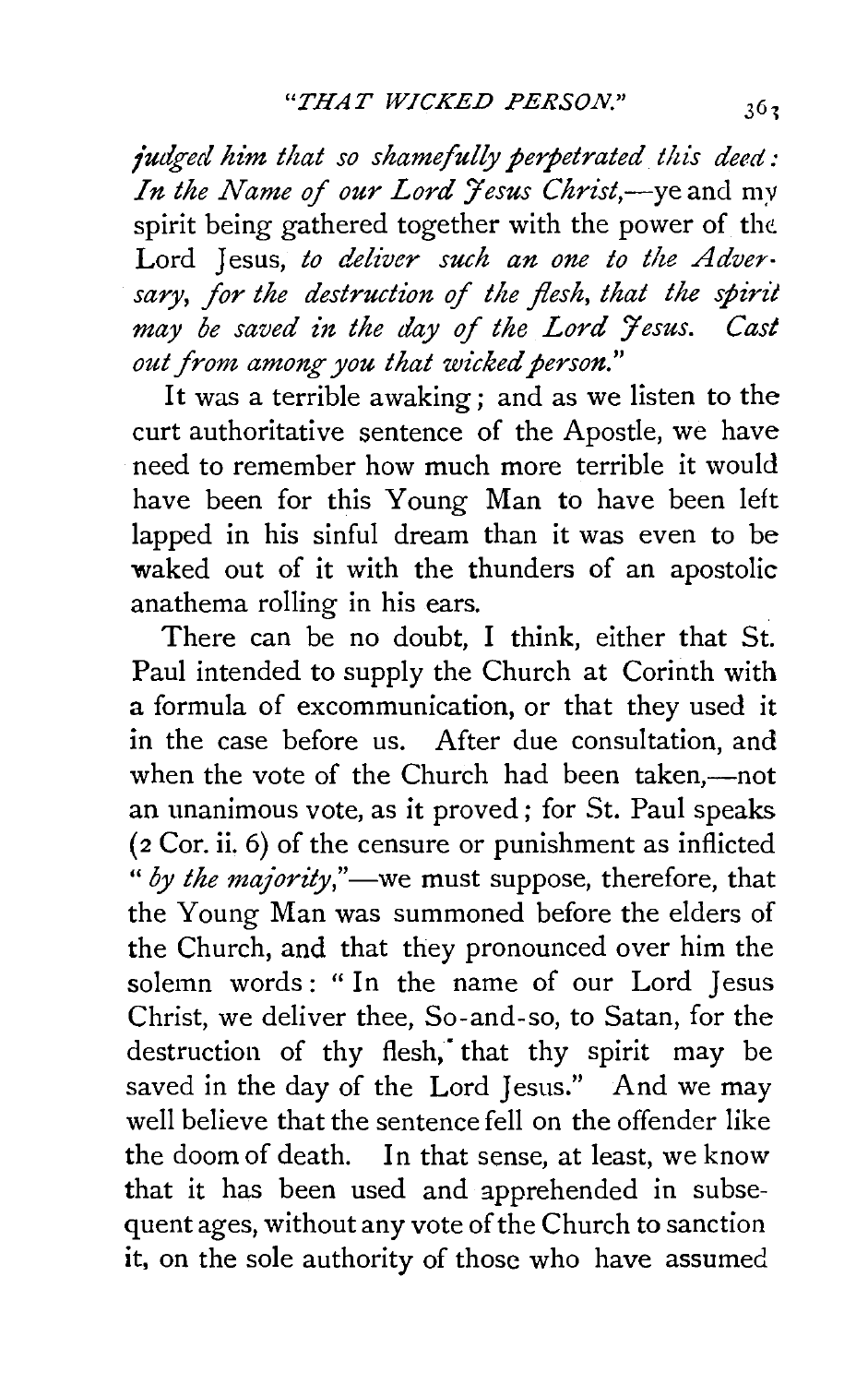to be successors of the Apostles. Many a devout and godly man, for no worse crime than that he thought more truly and deeply than his fellows, or that he rebuked the sins of his spiritual guides, has been cast out from the bosom of the Church and put to the ban. And it is to be feared that many of us have suffered this horrible abuse of the formula to qualify and pervert our conception of its original meaning and intention. No one who honestly *studies*  the solemn language of the Apostle can for a moment suppose—though, for want of study, many have supposed—that he meant either to put this man under a ban, to shut him out from the common requisities and courtesies of human life, or to pronounce a mystic spiritual doom on him, to cut him off from all hope of eternal life, to call or make him a son of perdition. What he meant is plain enough from his own words, if only we interpret them by his habitual convictions and by the principles laid down or assumed in Holy Writ. Thus interpreted, he meant (1) to have this open offender against the law of Christ cut off, cast out, from the communion of the Church, at least for a time, and so brought to a knowledge of his sin and a sincere repentance for it. St. Paul habitually conceived of the great Heathen world as the domain of Satan, as under the power of the prince of this world : and, therefore, to cut a man off from the Church, and cast him back into the world from which he had been drawn and raised was, in his view, to "deliver such an one to Satan." (2) St. Paul habitually conceived of pain and disease, nay, even of the losses, obstructions, rebuffs to which men are exposed as the work of that evil spirit who is for ever seeking to thwart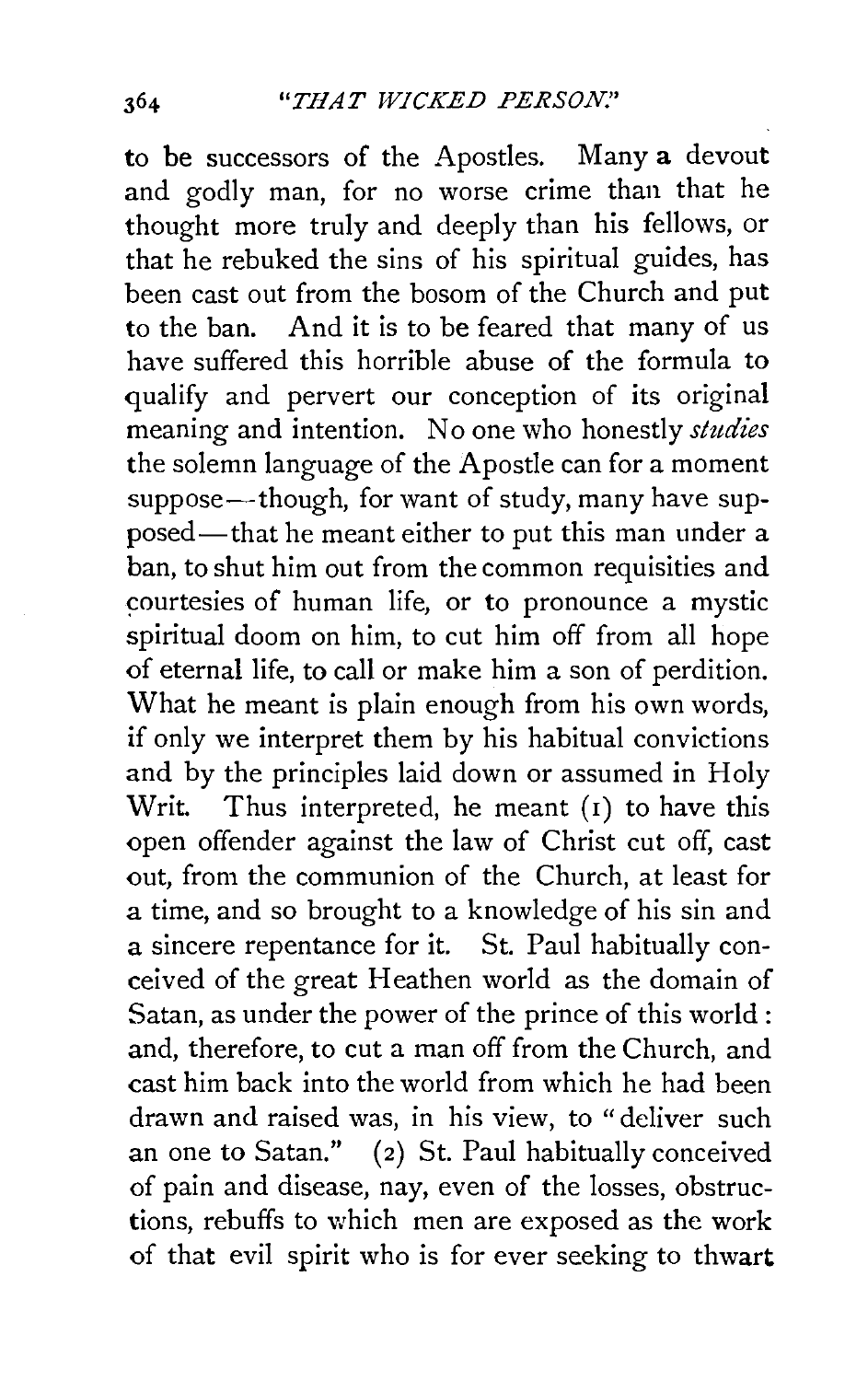the gracious purposes of God and to undermine the welfare of man, - as indeed do all the Scripture writers from the time of Moses and Job downward. Is any good or kind purpose crossed ? he instantly sets it down to the machinations of the devil; as when he wrote to the Thessalonians (I Epistle ii. 18), "I, Paul, would have come to you once and again, *but Satan hindered."* Is he tormented with a disabling and incurable malady? In "the stake in his flesh " he sees " *an angel* of *Satan* sent to buffet him" (2 Cor. xii. 7). He had the highest authority for his conclusion, since our Lord Himself saw in the woman who was bowed together so that she could in nowise lift up herself, " a daughter of Abraham *whom Satan had bound,* lo, these eighteen years" (St. Luke xiii. 16). Probably, therefore, just as Job was given over into the hand of Satan for a time, to be tried by loss of fortune, loss of children, loss of wealth, loss of friends ; or just as a mist and darkness fell on Elymas the Sorcerer at the rebuke of Paul, so that he went blind, not seeing the sun for a season; so also, when the sentence of excommunication was pronounced on the sinful Corinthian, there came on him a succession of cruel losses -perhaps even the loss of the fair heathen woman herself, or some malignant form of disease whicn purged out the fever of his blood and brought him to himself. So much seems implied, indeea. in his being delivered to Satan *"for the destrut- tion* of *his flesh."* But how far all this differs botn from the public ban to which the Church has again and again exposed the heretic, and from the mystic spiritual doom which some have discovered in this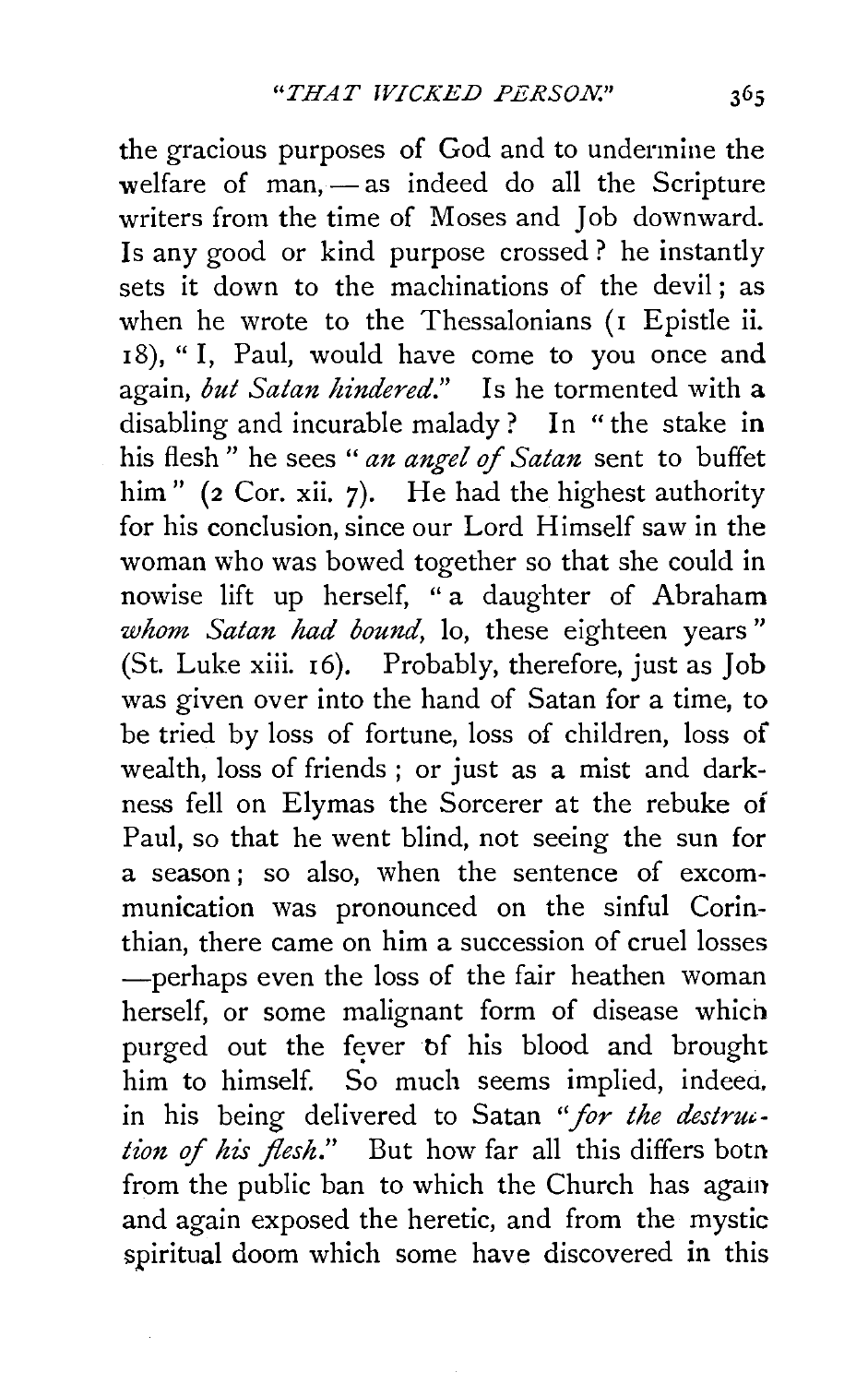formula of excommunication, need scarcely be pointed out, since any one who reads the words of St. Paul with thought and intelligence can only be amazed at finding that such obvious misconstructions have been put upon them. For  $(3)$  the Apostle himself expressly tells us that the "destruction," the evil and deadly power at work in this wicked person's "flesh," was intended, not for his damnation, but, contrariwise, for his salvation,—" that *the spirit may /Je saved* in the day of the Lord Jesus." In precisely the same way he speaks  $(I$  Tim. i. 20) of Hymenaeus and Alexander when they had made shipwreck of their faith : "whom I have delivered unto Satan," not that they may be " sold captive to the devil to do his will," or be " blotted out of the book of life," but *"that they may learn not to blaspheme."* So, again, in writing to these very Corinthians, he re. minds them that for their abuse of a Christian ordi. nance many among them were sick, many dead, warns them that all will be judged who in like manner offend, and yet assures them that, if they are thus judged, they will "simply be chastened of the Lord, *that they may not be condemned with the world"* (I Cor. xi. 3 *2* ).

On the whole, then, we may reasonably refuse to be terrified into any abject submission by the mystic thunders with which ecclesiastics have clothed this formula of excommunication. We may say with confidence and gratitude that the sentence pronounced on the guilty Corinthian was a most merciful sentence, since it was designed to quicken in him a profound sense of his sin and a hearty repentance for it, and so to save his soul alive from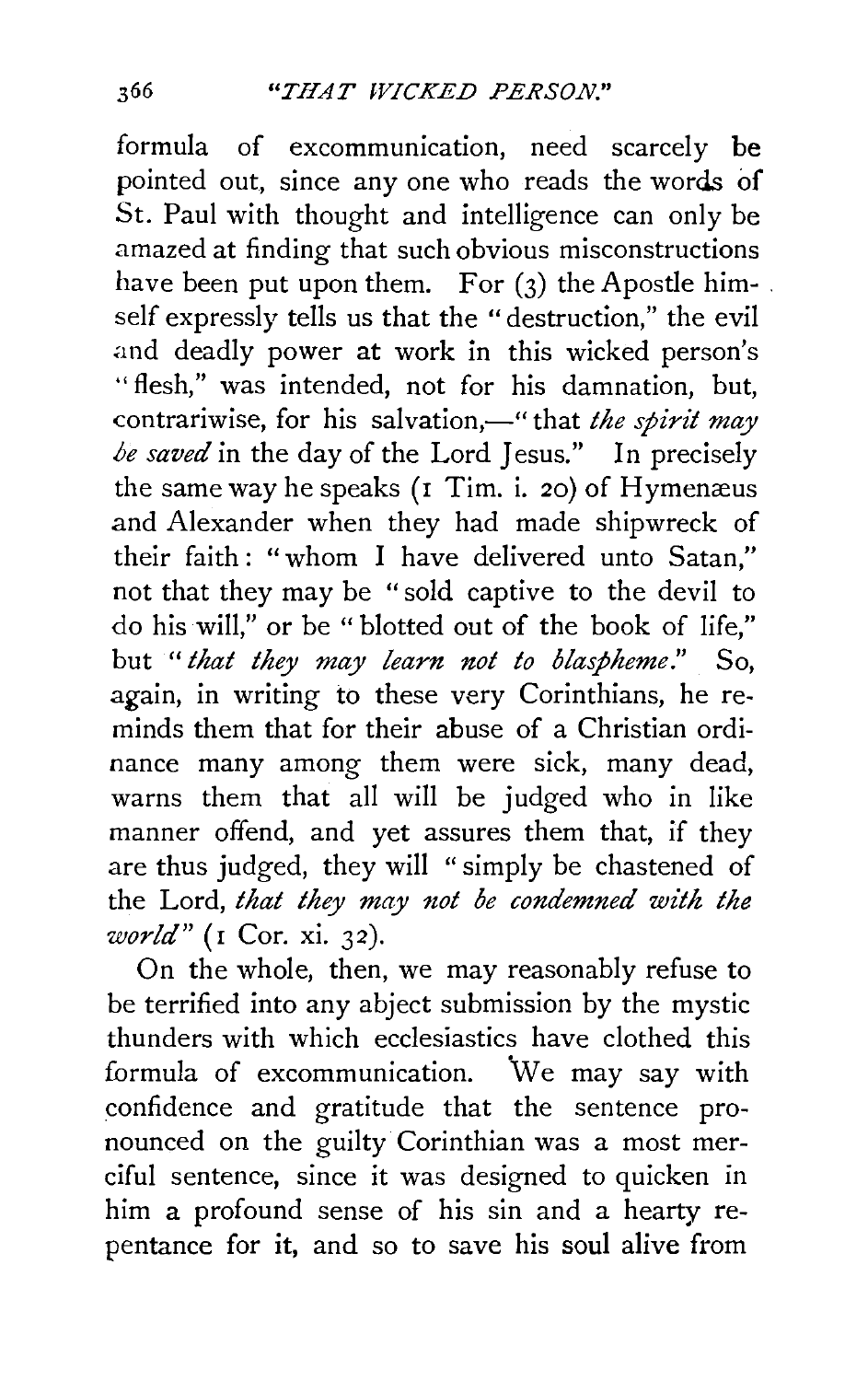the pit into which his unruly passions were fast plunging it.

3· Let us try to form a true conception of *the Absolution* pronounced on him. If "the end crowns the work," who that has "seen the end of the Lord" with this Young Man can deny that even the work of his excommunication was a work of mercy ? Obviously, he was not chastized in vain. His conscience was roused and energized by the pungent stimulus applied to it. He saw, and confessed, and renounced his sin ; his sorrow for it swelled and grew till it threatened to prove more fatal to him than either his sin or the disease which rebuked it. And when Titus brings Paul tidings of his repentance and his danger, the heart of the Apostle is strangely and profoundly moved. In his eagerness to express his pity and love, he grows almost unintelligible, inarticulate (2 Cor.  $v$ ,  $5-7$ ). He can hardly bring himself to speak of the grief with which he first heard of the Young Man's sin,-" lest I be too severe on him," or to admit that his great grief sprang from that cause "save in part." He is profuse and fervent in his injunctions to the elders and members of the Church that they restore him in the spirit of meekness and charity-profuse and fervent in the assurances of his own forgiveness and renewed affection. "Forgive him," he cries, "and comfort him, lest he be swallowed up by a swelling sorrow," lest "Satan should defraud us of him." "Whom ye forgive, I also forgive . . . in the person of Christ," *i.e.,* with the full weight of my apostolical authority to bind and to loose. " I am filled with comfort, I overflow with joy, in all this trouble of